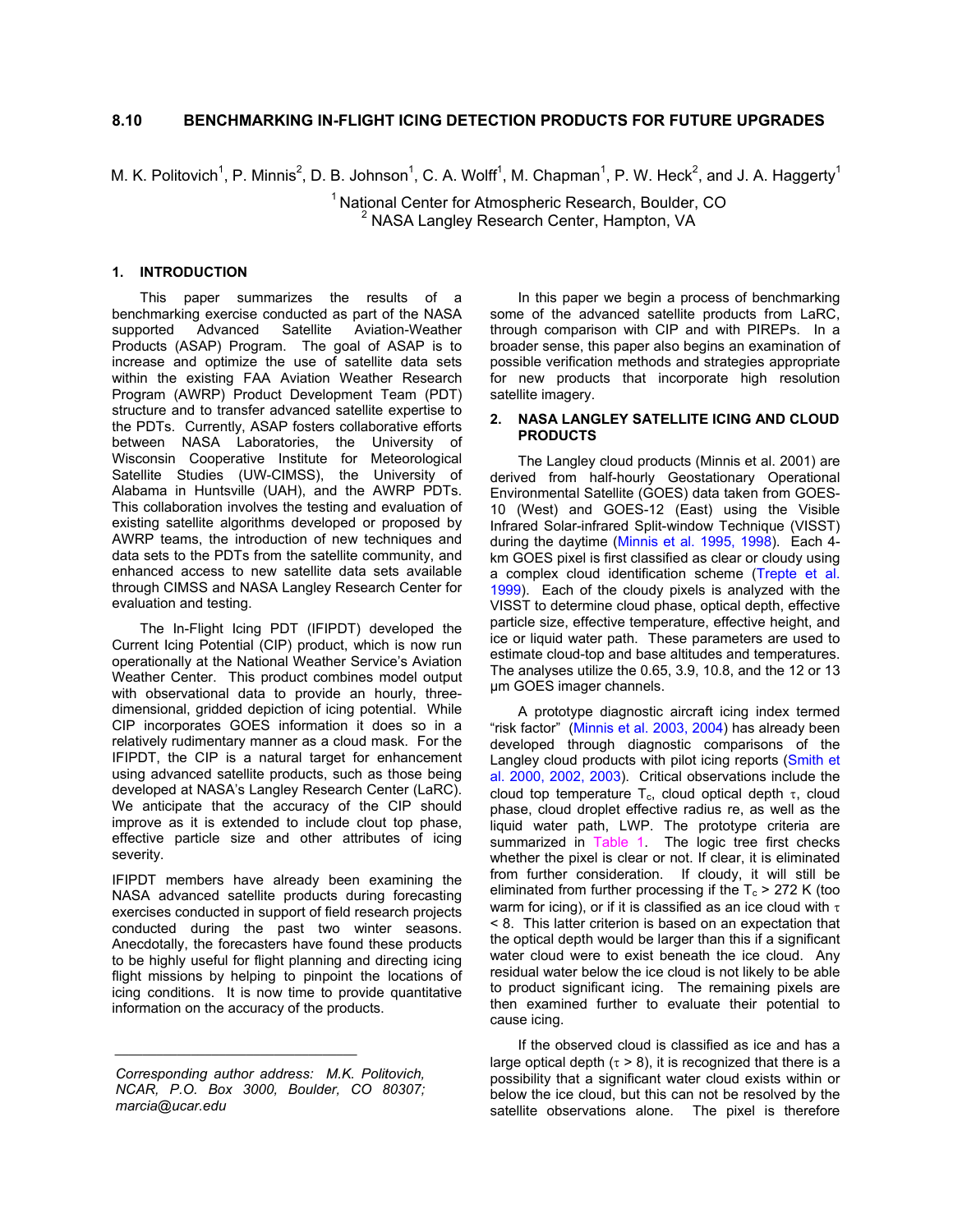classified as unknown or indeterminate. It will require further study or combination with the other CIP data to arrive at a firmer classification. The remaining pixels are all classified as supercooled water clouds. They are classified as having no, low, middle, or high icing potential based on the values of  $r_{e}$ ,  $T_{c}$ , and LWP as described in Table 1. Any supercooled water cloud pixels having characteristics that do not satisfy any of the criteria 2 - 9 in Table 1 are not considered to be icing threats.

|  |                                     | Table 1: Protogype icing classification criteria for |  |
|--|-------------------------------------|------------------------------------------------------|--|
|  | NASA LaRC satellite-based products. |                                                      |  |

| Value | Criterion                                                                                                  |                           |          | Icing<br>Intensity |
|-------|------------------------------------------------------------------------------------------------------------|---------------------------|----------|--------------------|
| 0     | clear or water cloud<br>$W/T_c > 272 K$<br>or LWP < $100 \text{ gm}^{-2}$<br>or ice cloud with $\tau$ < 8) |                           |          | none               |
| 1     | ice cloud with $\tau > 8$                                                                                  |                           |          | unknown            |
|       | $r_e$ ( $\mu$ m)                                                                                           | <b>LWP</b><br>$(gm^{-2})$ | $T_c(K)$ |                    |
| 2     | > 10                                                                                                       | >100                      | < 272    | low                |
| 3     | > 10                                                                                                       | > 200                     | < 272    | mid                |
| 4     | > 10                                                                                                       | > 300                     | < 272    | high               |
| 5     | > 8                                                                                                        | >400                      | < 272    | low                |
| 6     | > 8                                                                                                        | > 500                     | < 272    | mid                |
| 7     | > 10                                                                                                       | > 300                     | < 253    | high               |
| 8     | > 8                                                                                                        | >400                      | < 253    | high               |

An example of the icing product is shown in Figure 1. Areas with icing potential are apparent over Iowa, western Tennessee, northern North Dakota, around North Carolina, and in the Pacific Northwest. Extensive regions of high cloud cover create a number of areas of "indeterminate" icing. Small areas with potential icing are identified around the edges of some cirrus clouds due to overlapping conditions and edge effects.

As an initial efforts in our benchmarking process we will examine some of the component fields that are used in the LaRC icing classification scheme, starting with the derived cloud phase field. The usefulness of the cloud phase field will be evaluated through a systematic and extensive set of comparisons to PIREPs obtained during 2003 and 2004, and to the current CIP. The systematic approach making use of all



*Figure 1. Cloud and icing data for 1915 UTC, 15 March 2004: (a) Stitched GOES-10/12 infrared brightness temperature, (b) Icing categories.* 

available PIREPs is designed to get beyond qualitative tests that look for patterns that seem realistic and emphasize anecdotal examples of PIREPs in key areas.

### **3. THE CURRENT ICING POTENTIAL (CIP) PRODUCT**

The first In-Flight Icing PDT product to be transferred to operational use in the National Weather Service was the Current Icing Potential (CIP, McDonough et al., 2000 and Bernstein et al. 2004). The CIP algorithm applies fuzzy logic techniques to combine up to fifty-six interest fields into one fused product. CIP combines data from five sources–multispectral GOES imagery, model output from the RUC model, surface observations, NEXRAD radar data, and pilot reports - and is available on the Aviation Digital Data Service (ADDS) web page at:

### http://adds.aviationweather.noaa.gov

Figure 2 shows an example of CIP hourly output, with the letters shown on the figure representing the icing type, as reported in a PIREP. The size of the letters is related to the reported icing severity. While CIP icing potential values are usually reported as decimal values between 0 and 1, the color coded scale for this chart is presented as icing potential x 100.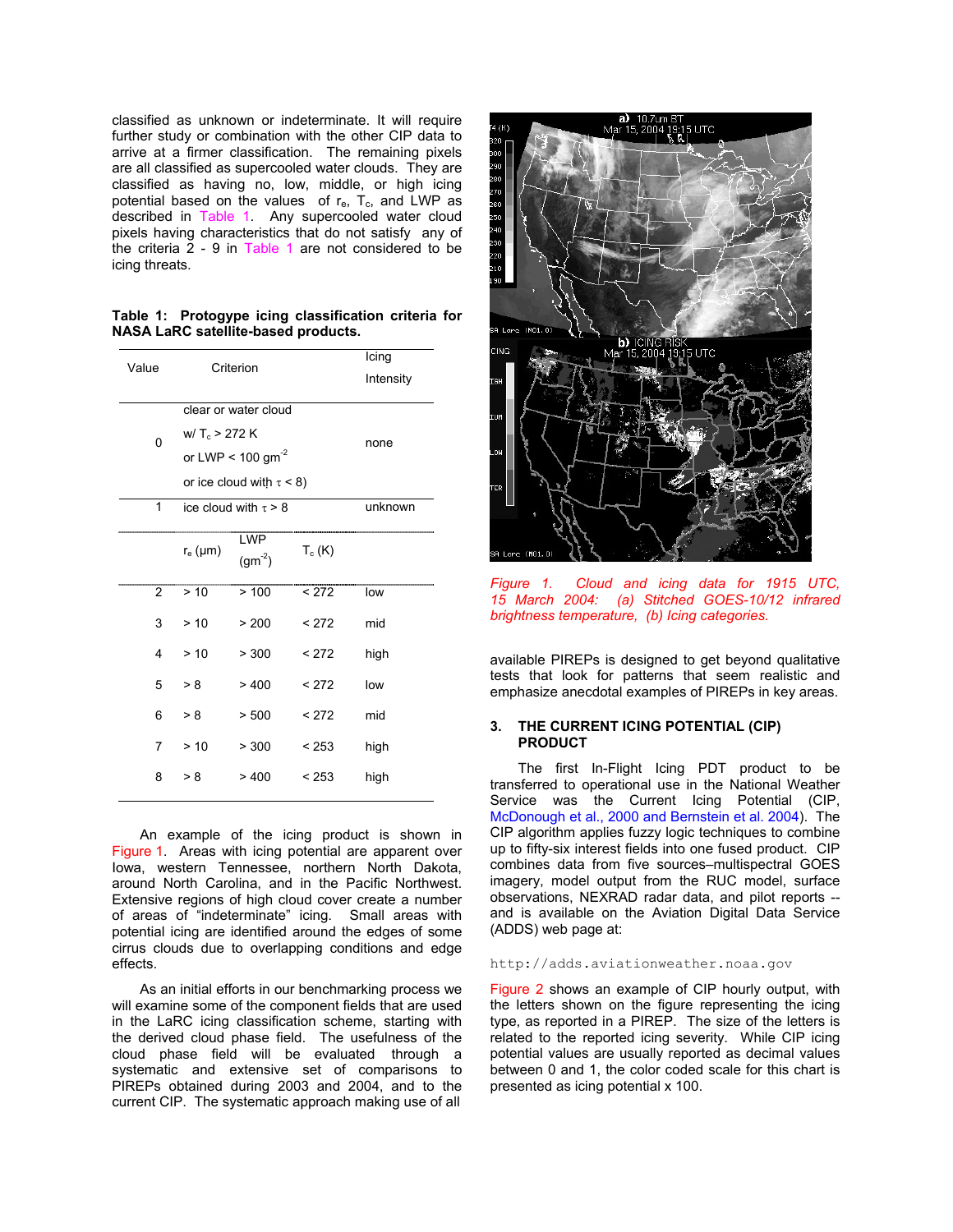

*Figure 2: Example of CIP hourly output. This example shows the maximum icing potential value in any 20-km gridded RUC* column*, for 1800 UTC, 14 Nov. 2003. R=rime; C=clear; X=mixed and U=unknown ice type.* 

### *3.1 Verification Methods*

The CIP verification was accomplished by evaluating the icing potential field versus pilot reports (PIREPs) of positive and negative icing. Each PIREP was matched to the closest CIP grid point and flight level. The four grid points surrounding the observation, as well as  $1,000$ -ft<sup>1</sup> flight levels above and below the PIREP, were examined. Currently, CIP incorporates information from PIREPs in the hour prior to the forecast time. This analysis therefore only used observations (PIREPs) in a time window of one hour following the forecast valid time. Statistics were then computed and analyzed. The verification statistics for CIP were then compared to the Airmens' Meteorological Advisories (AIRMETs). Although the AIRMETs are generally different than CIP (e.g., they cover a relatively broad volume and are intended to depict icing over a six hour period), the comparison is included because AIRMETs are a readily available operational icing forecast produced by forecasters at the Aviation Weather Center (AWC).

The verification methods utilized in the evaluation of CIP are based on standard verification concepts that recognize the underlying framework for forecast verification and the associated high dimensionality of the verification problem. The methods used are described in greater detail in Brown (1996). The specific icing forecast verification methodology outlined by Brown et al. (1997) treats icing forecasts and observations as YES/NO values. Brown et al. (1999) outline how this method can be extended to forecasts with values on a continuous scale. Specifically, icing

l

diagnoses produced by CIP can be converted to a set of YES/NO values by applying a variety of thresholds. For example, applying a threshold of 0.30 to CIP diagnoses would lead to a YES value for all grid points with an icing potential value greater than or equal to 0.30 while each grid point with a value less than 0.30 would be assigned a NO value. The verification methods are based on a standard YES/NO two-by-two contingency table (Table 2). Each cell in this table contains a count of the number of times a particular forecast and observation pair was observed. The counts on this table are observation-based (i.e., the sum of the counts is the total number of YES and NO PIREPs over the given time period) and therefore not all CIP grid points are represented.

**Table 2: Contingency table for evaluation of dichotomous (e.g.,** *Yes/No***) forecasts. The elements in the cells are the counts of forecast-observation pairs.** 

|                 |       | <b>Observations</b> |              |
|-----------------|-------|---------------------|--------------|
| <b>Forecast</b> | Yes   | No                  | <b>Total</b> |
| Yes             | YY    | YN                  | YY+YN        |
| No              | NΥ    | <b>NN</b>           | NY+NN        |
| <b>Total</b>    | YY+NY | YN+NN               | YY+YN+NY+NN  |

PODy and PODn are the primary verification statistics that are included in this evaluation. They are estimates of the proportions of Yes and No observations that are correctly diagnosed. Together, PODy and PODn measure the ability of the diagnoses to discriminate between Yes and No icing observations. Table 3 gives the definition and description of these statistics.

**Table 3: Verification Statistics used in evaluation of CIP.** 

| <b>Statistic</b>       | Definition     | <b>Description</b>                                               |
|------------------------|----------------|------------------------------------------------------------------|
| <b>POD<sub>V</sub></b> | YY/(YY+NY)     | Probability of<br>detection of "YES"<br>observations             |
| PODn                   | NN/(YN+NN)     | <b>Probability of</b><br>Detection of "No"<br>observations       |
| TSS                    | PODY + PODn -1 | Level of<br>discrimination<br>between YES and<br>NO observations |

 $1$  Note that CIP outputs altitudes in ft rather than meters, since these are the units used by the aviation end-users. We will retain these units in this paper rather than converting to metric.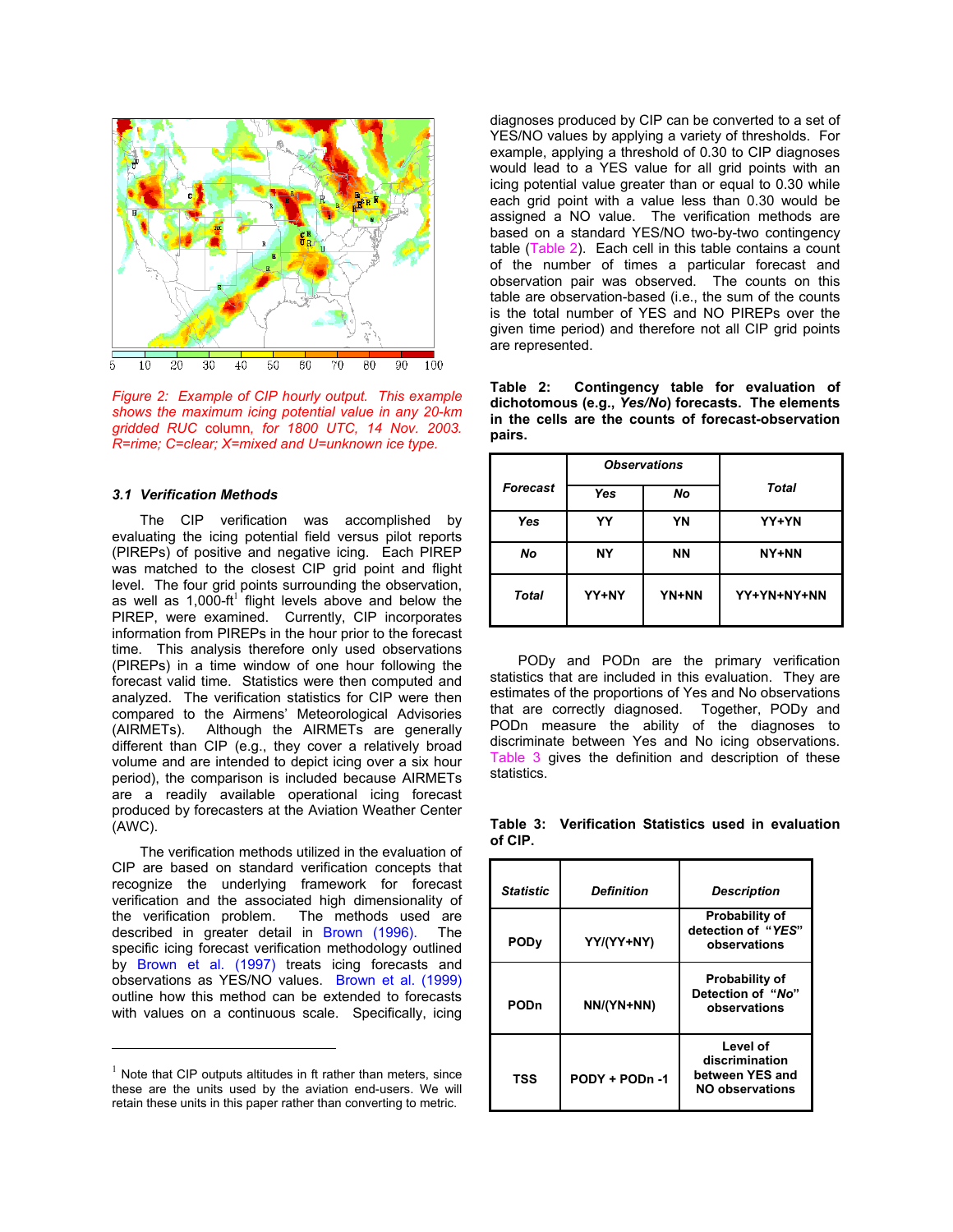The relationship between PODy and 1-PODn for different thresholds is the basis for the veri-fication approach known as "Signal Detection Theory" (SDT). This relationship can be represented for a given algorithm with the curve joining the (1-PODn, PODy) points for different thresholds. The resulting curve is known as the Relative Operating Characteristic (ROC) curve in SDT. The closer this curve comes to the upper left corner, the better the diagnosis. The area under the curve is a measure of overall forecast skill and provides another measure that can be compared among forecast products. This measure is not dependent on the threshold used. A forecast with zero skill would have an ROC area of 0.5 or less.

## *3.2 CIP Data Used for Benchmark Verification*

The valid time period for this evaluation was 1 October 2003 to 31 March 2004. The 1500 UTC and 2100 UTC valid times were compared; a total of 341 CIP files were available for verification. All available AIRMETs valid for the specific CIP times were incorporated. The total number of PIREPs used as observations in the evaluation of CIP and the AIRMETs is listed in Table 4.

**Table 4: Icing observations included in the CIP verification** 

| <b>Observation</b> | <b>Number of pilot</b><br>reports |  |
|--------------------|-----------------------------------|--|
| NO.                | 8346                              |  |
| <b>YES (MOG)</b>   | 1767                              |  |

### *3.3 Results*

CIP is relatively efficient at detecting icing conditions of detection for MOG YES reports  $[PODy(MOG)$  of 0.74-0.82, see Figure 3, and a corresponding probability of detection of NO reports (PODn) between 0.62-0.68, depending on the CIP threshold used. AIRMETs detected a similar number of YES reports with a [PODy(MOG)] of 0.751 also capturing a similar number of NO reports with a PODn of 0.635. For the CIP evaluation, the eleven thresholds used were 0.00, 0.05, 0.15, 0.25, 0.35, 0.45, 0.55, 0.65, 0.75, 0.85, and 0.95. For CIP, the icing potential field is thresholded. For each available PIREP four CIP grid points are compared with 64 GDCP cloud phase pixels. Figure 4 is a ROC plot of all of the CIP thresholds for all of the valid times with the statistics for the AIRMET overlaid. It is a sufficient depiction of how skillful the CIP icing potential field is compared AIRMETS.



*Figure 3: Comparison of PODy(mog) vs. 1-PODn for CIP over winter 2003 and for times valid for Benchmarking period (Oct'03 – Mar'04).* 



*Figure 4:.* Same *as Figure 3, except for CIP and AIRMETs.* 

### **4. NASA LaRC GOES-DERIVED CLOUD PRODUCTS (GDCP) VERIFICATION**

The GDCP produces several products. The reason that we began these benchmarking studies with the cloud phase product is its direct and obvious correlation to the CIP icing potential. If the phase of the cloud diagnosed at any given pixel is liquid with temperature below 0 °C, one can assume that there is potential for icing because of the presence of supercooled liquid water (SLW).

The verification study for the GDCP is done using PIREPs of positive and negative icing and is very similar to the CIP verification. Although the verification methods are essentially the same, some changes are inevitable because of the differences in the products. CIP is a three-dimensional product, able to be matched to any PIREP in its domain; the GDCP are twodimensional and can only be considered valid near cloud top. Further, the GDCP also have a finer horizontal resolution than CIP.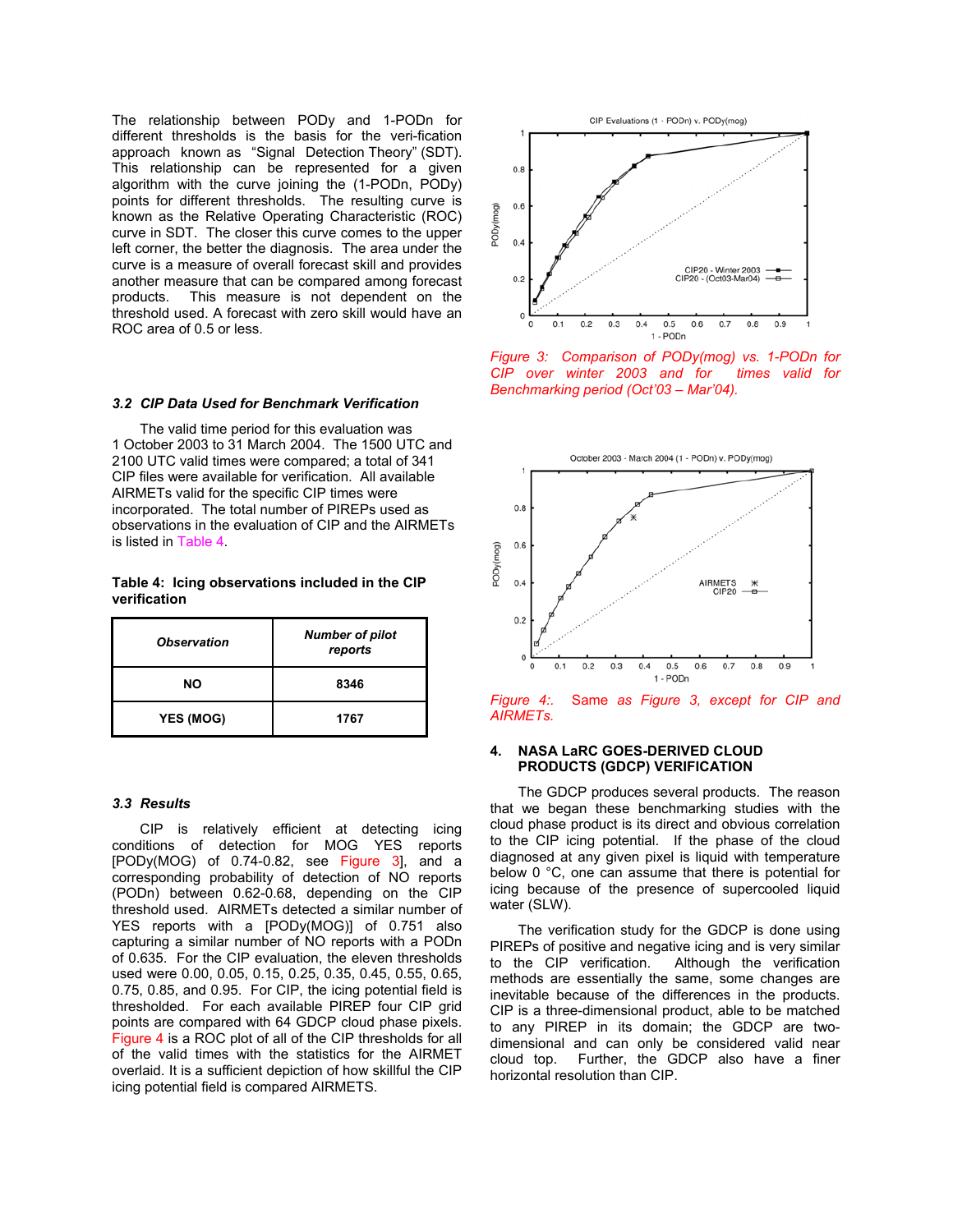## *4.1 Methods*

To ensure a fair verification using established techniques the products must first be put on the same grid. The CIP is run on the 20-km Rapid Update Cycle (RUC) model grid. The GDCP, derived from GOES pixels with a nominal 4-5 km resolution, have been remapped to a RUC projection, but with a 5-km grid. To ensure that the higher resolution satellite products are not penalized for their increased horizontal resolution, the analysis has to be extended to cover the same special domain as used in the CIP verification already discussed. In the CIP study, each PIREP mandated an examination of the four adjacent CIP grid points. To cover the same area for evaluating the GDCP each PIREP requires an examination of 64 GDCP cloud phase pixels. These spatially-devolved GDCP grid points then became the basis of comparison to the PIREPs.

For the GDCP the SLW condensate phase is thresholded under the assumption that the presence of SLW equates to a potential for icing. For this evaluation eight thresholds were used: 8, 16, 24, 32, 40, 48, 56, and 64 pixels.

#### *4.2 Data*

The valid time period for this evaluation is the same as for the CIP — 01 October 2003 to 31 March 2004 with valid times of 1445 and 2045 UTC (the nearest match to 1500 and 2100 UTC). A total of 316 GDCP files were available for verification with each file representing a combination of GOES-10 and GOES-12 data sets that have been stitched together at longitude 99.5° W.

Because the cloud phase observation is only valid at cloud top, eight different methods were employed in an attempt to discover the best way to determine whether or not a PIREP was close enough to the defined cloud top height. Each method was assigned a flag value and are described in Table 5 This table shows the counts for the numbers of PIREPs located within certain distances of the GDCP Cloud Top Height (CTH) measurements. These different groups of observations are used to perform separate analyses on GDCP.

#### *4.3 Results*

The overall results are diagrammed in Figures 5 and 6. Figure 5 is an ROC diagram of CIP. AIRMET. and GDCP for Flag 1. As shown in Figures 2 and 3, CIP shows good skill with a large area under the ROC curve. The single AIRMET data point is located just below the CIP line. The GDCP (cloud phase) has positive area under the curve and thus, positive skill, but has less area than the CIP. Figure 6 shows results for an evaluation similar to that shown in Figure 5 but for Flag 2. The results are similar in that CIP and the

|  | Table 5: Counts of numbers of observations used |  |  |
|--|-------------------------------------------------|--|--|
|  | in the verification of GDCP.                    |  |  |

| <b>FLAG</b>  | All PIREPs within                                              | <b>YES</b><br>MOG | <b>NO</b> |
|--------------|----------------------------------------------------------------|-------------------|-----------|
| 1            | +/- 1,000 ft of median CTH<br>(All Cloudy pixels)              | 134               | 1620      |
| $\mathbf{2}$ | $+/- 3,000$ ft of median CTH<br>(All Cloudy pixels)            | 349               | 3936      |
| 3            | $+/-$ 1,000 ft of median CTH<br>(All SLW pixels)               | 130               | 1059      |
| 4            | +/- 3,000 ft of median CTH<br>(All SLW pixels)                 | 328               | 2790      |
| 5            | $+/- 1,000$ ft of min/max<br><b>CTH</b><br>(All Cloudy pixels) | 643               | 6244      |
| 6            | +/- 3,000 ft of min/max<br><b>CTH</b><br>(All Cloudy pixels)   | 828               | 8229      |
| 7            | +/- 1,000 ft of min/max<br><b>CTH</b><br>(All SLW pixels)      | 393               | 3300      |
| 8            | +/- 3,000 ft of min/max<br>СТН<br>(All SLW pixels)             | 552               | 4827      |



*Figure 5: Comparison of PODy(MOG) vs. 1-PODn for CIP, AIRMETs, and GDCP using reports +/- 1,000 ft of the GDCP median CTH value for all cloudy pixels.* 

AIRMET show more skill than GDCP. In these two figures the PODy(MOG) values show that GDCP has some success in diagnosing the positive icing areas, assuming that the presence of SLW shows a potential for icing. The low PODn values are likely the reason for the poor skill of GDCP using all eight thresholds.

Table 6 shows the verification results using specific thresholds for both CIP (0.05 and 0.15) and GDCP for all flag values (see Table 5). These are compared with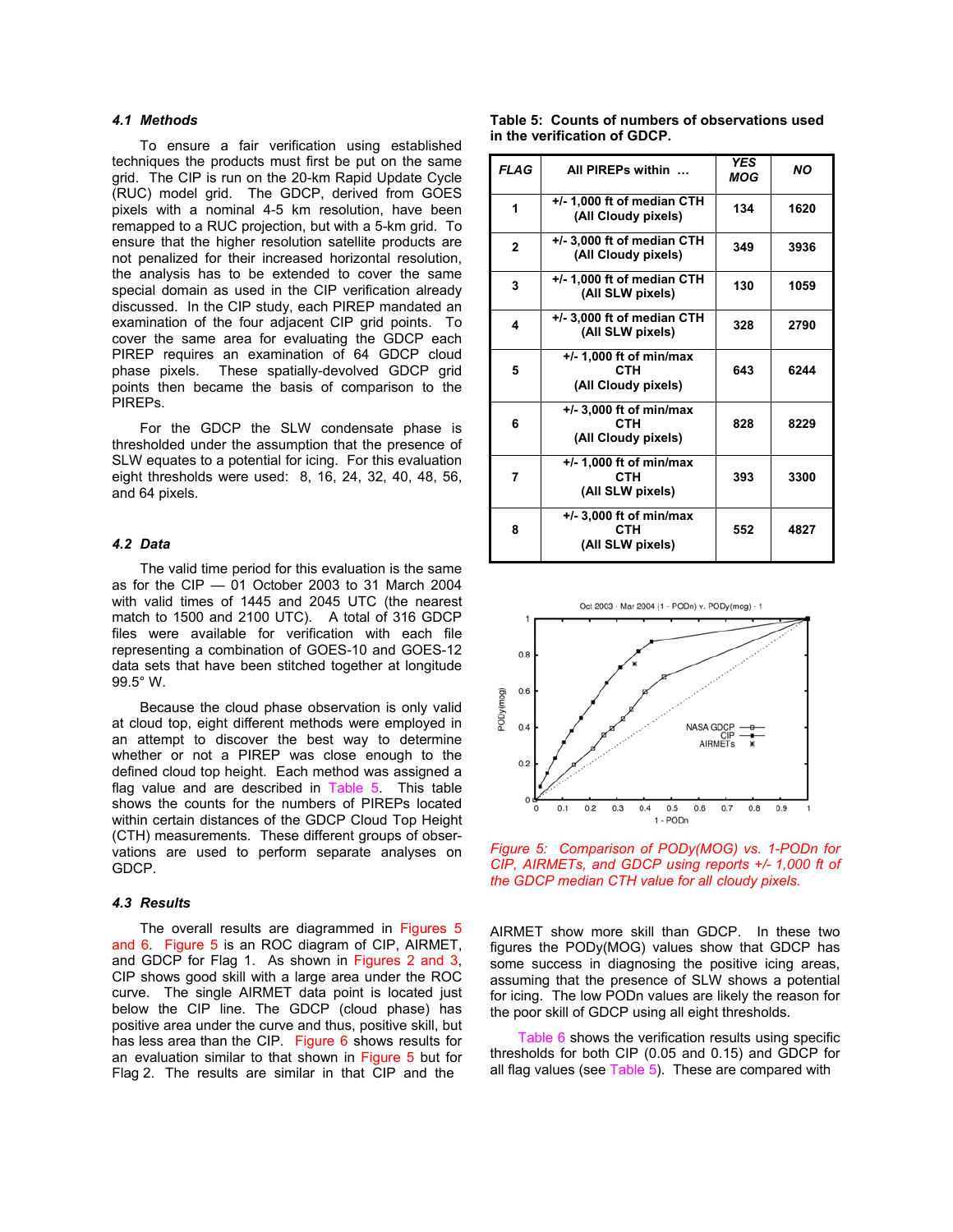

*Figure 6: Comparison of PODy(MOG) vs. 1-PODn for CIP, AIRMETs, and GDCP using reports +/- 3,000 ft of the GDCP median CTH value for all cloudy pixels.* 

the results for the AIRMETs. The results show that the PODy(MOG) values for GDCP ranged from 0.578 to 0.822 and were somewhat comparable to the CIP (0.744 and 0.828) and the AIRMETs (0.751). The PODn results are not as remarkable as the PODy(MOG) results with scores ranging from 0.195 to 0.536 versus CIP (0.604 and 0.671) and the AIRMETs (0.635). The low PODn for GDCP scores are also responsible for bringing down the True Skill Statistics (TSSs), which ranges from 0.002 to 0.206 compared to CIP (0.432 and 0.415) and the AIRMETs (0.386). Overall, the evaluation using GDCP-1 and GDCP-2 (Table 6) shows the best results for the GDCP with TSSs of 0.178 and 0.206 respectively.

The poor results for the GDCP for PODn can be attributed to the nature of the product and the verification methods. Since the GDCP product is twodimensional and is only valid near cloud-top, a smaller set of observations was used for verification. The area that was verified contained SLW and an assumption of positive icing potential was made in order to obtain a verifiable field. The problem with this assumption is that the presence of SLW does not necessarily imply that the area has icing. In the case where SLW is present but icing is not, a negative report of icing was recorded as a miss. Another apparent problem with the verification method is the lack of an exact CTH measurement. If a median cloud-top height measurement is too high and there is a negative report of icing in an area just above the real cloud top containing SLW, then a miss is recorded.

With the verification limited only to the areas around the GDCP CTH measurement, the low values of PODn are not surprising. After all, the GDCP only attempts to detect areas of positive SLW and thus positive icing potential. If clear areas are added to the verification (i.e. areas above the maximum CTH measurement) then the PODn results would likely improve. However, addition of the negative icing areas would most likely have a negative effect on the PODy(MOG) statistics.

**Table 6: Statistics for CIP, AIRMETs, and GDCP at Specific Thresholds.** 

| <b>Product</b> | PODy(MOG) | <b>PODno</b> | <b>TSS</b> |
|----------------|-----------|--------------|------------|
| CIP(05)        | 0.828     | 0.604        | 0.432      |
| CIP(0.15)      | 0.744     | 0.671        | 0.415      |
| <b>AIRMET</b>  | 0.751     | 0.635        | 0.386      |
| GDCP-1         | 0.679     | 0.527        | 0.206      |
| GDCP-2         | 0.642     | 0.536        | 0.178      |
| GDCP-3         | 0.708     | 0.294        | 0.002      |
| GDCP-4         | 0.741     | 0.306        | 0.047      |
| GDCP-5         | 0.579     | 0.481        | 0.060      |
| GDCP-6         | 0.578     | 0.499        | 0.077      |
| GDCP-7         | 0.822     | 0.195        | 0.017      |
| GDCP-8         | 0.790     | 0.241        | 0.031      |

Another potential problem with this verification approach is the difficulty in evaluating a high-resolution observational product using a low-resolution verification data set (PIREPs in this case). While this can, in part, be compensated for by trying to combine many of the high-resolution data pixels into larger spatial blocks, this approach will necessarily reduce the PODn, as we have seen in this analysis.

#### *4.4 Plans for Further Analyses*

In addition to cloud phase, the GDCP include a number of additional products that may be of use in CIP and which will be verified as these studies progress. These products include icing risk, liquid water path, water drop radius, optical depth, cloud top pressure, and the cloud base and top heights. It is likely, however, that a different sort of verification will be needed to judge the effective-ness of some of these products; possibly using PIREP reported icing intensity and/or research aircraft data.

In addition to the PIREP-based verification, we also plan to conduct a direct comparison of CIP and selected GDCP outputs including the total areas covered as well as overlapping and non-overlapping areas. In addition, we hope to derive statistics such as efficiency (POD divided by total area) to help us determine how the GDCP can best be incorporated into CIP.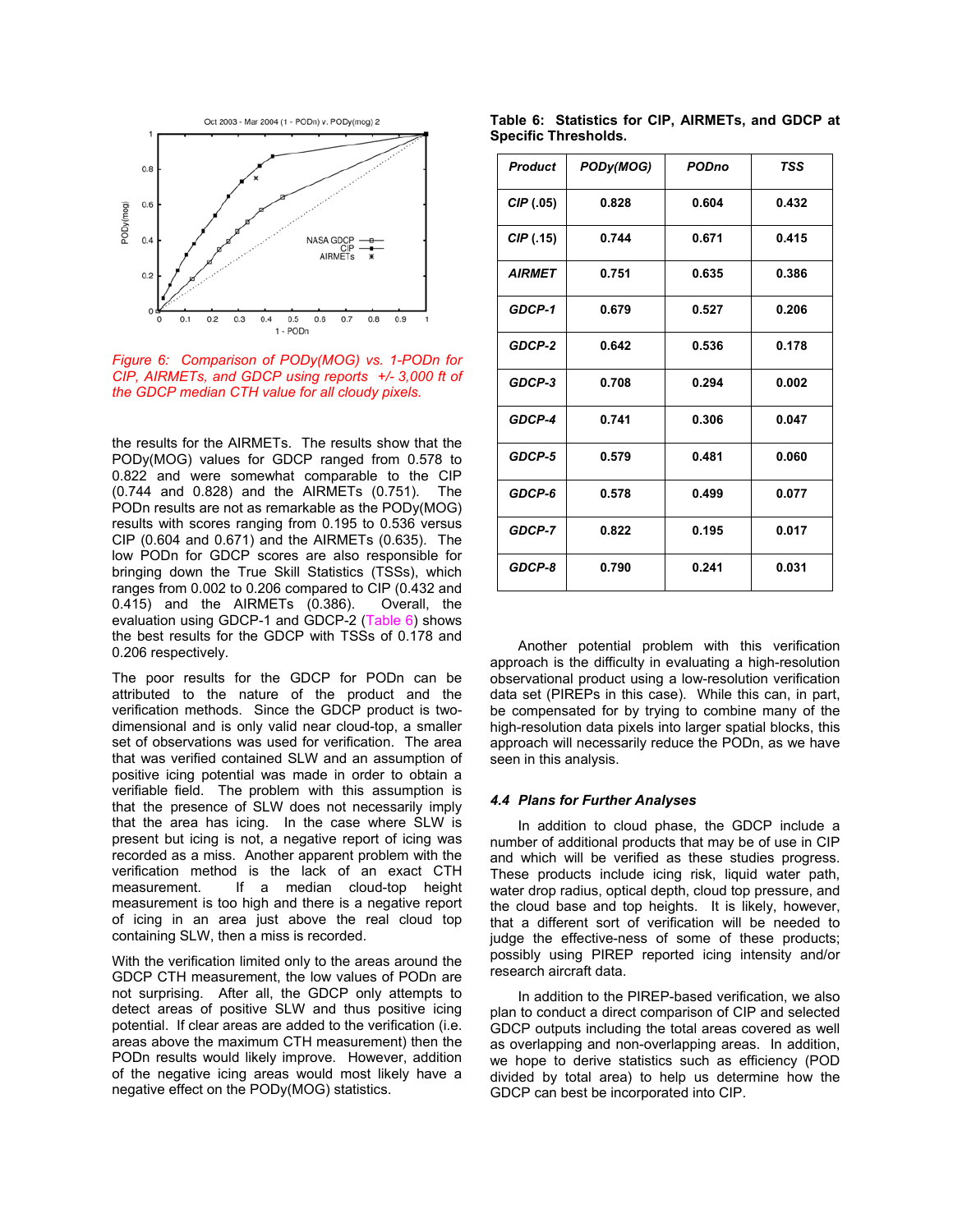# **5. SUMMARY**

Although encouraging, the methods and results presented here should be considered preliminary. CIP already does an excellent job at diagnosing the potential for icing on a 20-km scale, but we hope to do better. Our plans for this product include the depiction of icing severity, better information on locations of supercooled large droplets (SLD), and higher resolution products for the terminal area. We have only modest skill to date on severity and SLD and hope that the advanced satellite products will help increase our skill. For the terminal area, resolution of 5 km, or smaller, and time scales of 15-30 min or shorter are needed, and these cannot be accomplished without satellite support. We already know, in a qualitative manner, the value of the advanced satellite products through our experience using them in field project forecasting exercises and it is now time to quantify their accuracy.

We know have available a number of unique sets of observations that should enable us to determine which advanced satellite products are the best for incorporation into CIP. We seek increased efficiency (greatest icing detection with smallest overwarning) and an improved icing severity algorithm. We also expect that the advanced satellite cloud products will enable more accurate icing diagnosis in areas where surface data are sparse, for example, over oceans and Alaska.

## **6. ACKNOWLEDGEMENTS**

This work was supported by the NASA ASAP in conjunction with the FAA Aviation Weather Research Program. We would especially like to thank Anne Holmes for her expertise is working with large data files and complex verification procedures. Portions of this research are in response to requirements and funding by the Federal Aviation Administration (FAA). The views expressed are those of the authors and do not necessarily represent the official policy or position of the FAA.

# **7. REFERENCES**

- Bernstein, B.C., F. McDonough, M.K. Politovich, B.G. Brown, T.P. Ratvasky, D.R. Miller, C.A. Wolff and G. Cunning, 2004: Current icing potential (CIP): Algorithm description and comparison with aircraft observations. Submitted to *J. Appl. Meteor*.
- Brown, B.G., 1996: Verification of in-flight icing forecasts: Methods and issues. Proceedings, FAA International Conference on Aircraft In-flight Icing, Report No. DOT/FAA/AR-96/81, II, 319-330.
- Brown, B.G., G. Thompson, R.T. Bruintjes, R. Bullock, and T. Kane, 1997: Intercomparison of in-flight icing algorithms. Part II: Statistical Verification results. *Weather and Forecasting*, **12**, 890-914.
- Brown, B.G., T.L. Kane, R. Bullock, and M.K. Politovich, 1999: Evidence of improvements in the quality of in-

flight icing algorithms. *Proceedings, 8th Conference on Aviation, Range, and Aerospace Meteorology*, Dallas, TX, 10-15 January, American Meteorological Society (Boston), 48-52.

- Dong, X., P. Minnis, G. G. Mace, W. L. Smith, Jr., M. Poellot, R. T. Marchand, and A. D. Rapp. 2002: Comparison of stratus cloud properties deduced from surface, GOES, and aircraft data during the March 2000 ARM Cloud IOP. *J. Atmos. Sci*., **59**, 3256-3284.
- Minnis, P., D. P. Garber, D. F. Young, R. F. Arduini, and Y. Takano, 1998: Parameterization of reflectance and effective emittance for satellite remote sensing of cloud properties. J*. Atmos. Sci.*, **55**, 3313-3339.
- Minnis, P., D. P. Kratz, J. A. Coakley, Jr., M. D. King, D. Garber, P. Heck, S. Mayor, D. F. Young, and R. Arduini, 1995: Cloud Optical Property Retrieval (Subsystem 4.3). "Clouds and the Earth's Radiant Energy System (CERES) Algorithm Theoretical Basis Document, Volume III: Cloud Analyses and Radiance Inversions (Subsystem 4)", NASA RP 1376 Vol. 3, edited by CERES Science Team, pp. 135-176.
- Minnis, P., W. L. Smith, Jr., L. Nguyen, J. J. Murray, P. W. Heck, and M. M. Khaiyer, 2003: Near-real-time satellite cloud products for icing detection and aviation weather over the USA. *Proc. FAA In-Flight Icing/De-icing International Conference*, Chicago, IL, June 16-20, CD\_ROM, 2003-01-2097.
- Minnis, P., W. L. Smith, Jr., L. Nguyen, M. M. Khaiyer, D. A. Spangenberg, P. W. Heck, R. Palikonda, B. C. Bernstein, and F. McDonough, 2004: A real-time satellite-based icing detection system. *Proc. 14th Intl. Conf Clouds and Precip.- ICCP 2004*, Bologna, Italy, July 18-23.
- Minnis, P., W. L. Smith, Jr., D. F. Young, L. Nguyen, A. D. Rapp, P. W. Heck, S. Sun-Mack, Q. Trepte, and Y. Chen, 2001: A near-real time method for deriving cloud and radiation properties from satellites for weather and climate studies*. Proc. AMS 11th Conf*. *Satellite Meteorology and Oceanography*, Madison, WI, Oct. 15-18, 477-480.
- McDonough, F. and B.C. Bernstein, 1999: Combining satellite, radar and surface observations with model data to create a better aircraft icing diagnosis. *Proceedings, 8th Conference on Aviation, Range and Aerospace Meteorology,* Dallas, 10-15 January. Amer. Meteor. Soc., Boston, 467-471.
- Smith, W. L., Jr., P. Minnis, B. C. Bernstein, F. McDonough, and M. M. Khaiyer, 2003: Comparison of supercooled liquid water cloud properties derived from satellite and aircraft measurements. *Proc. FAA In-Flight Icing/De-icing International Conference*, Chicago, IL, June 16-20, CD\_ROM, 2003-01-2156.
- Smith, W. L., Jr., P. Minnis, B. C. Bernstein, A. D. Rapp, and P. W. Heck, 2002: Supercooled liquid water cloud properties derived from GOES: Comparisons